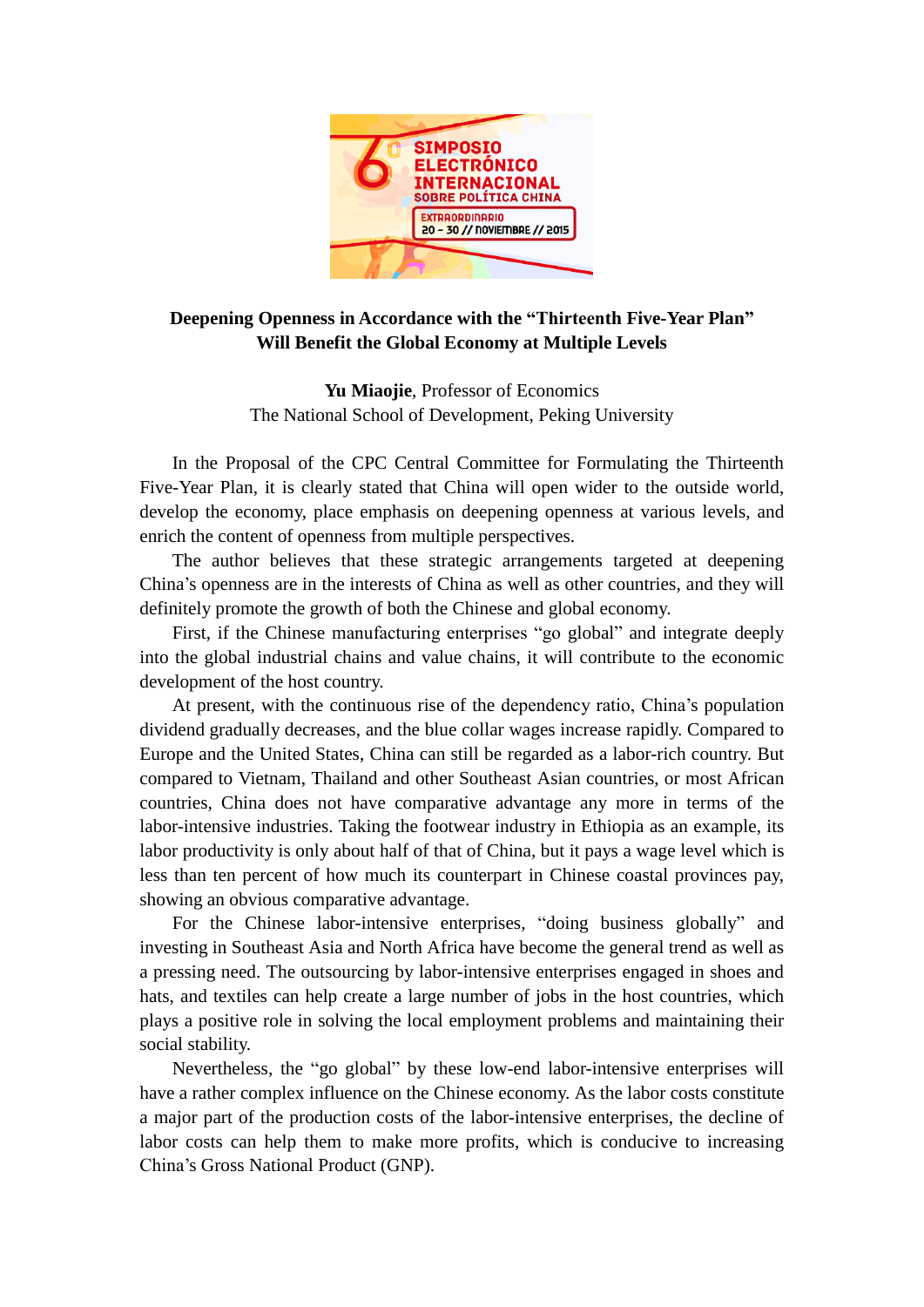Yet at the same time, the resulting jobs out flow will produce an impact on the domestic employment situation. With the further promotion of the concept of "public entrepreneurship", the Chinese service industry is expected to make rapid progress in the "Thirteenth Five-Year Plan" period. The service industry can provide more jobs than the manufacturing industry. Thus, China does not need to worry too much about the jobs outflow.

Even if the labor-intensive enterprises do not "go global" and stay at home, they will still face serious survival challenges. So instead of dying out passively, it is better to take the initiative to create opportunities and look for opportunities.

Second, it is beneficial to China itself and even more beneficial to the rest of the world by actively entering into regional free trade agreements and vigorously reducing trade barriers. Now, China has signed free trade agreements (FTA) with more than a dozen of countries, such as the prominent ASEAN 10+1 FTA and the China-South Korea FTA. The ASEAN 10+1 FTA covers the largest population in the world, and is also the world's fastest growing FTA, playing an important role in enhancing the economic welfare of the East Asian region and promoting the global economic growth. China and the ten ASEAN countries have different positions in the global value chain in terms of division of labor, but their advantages complement each other. The ASEAN countries mainly export to China raw materials, agricultural products, and intermediate goods. Then China, with the core parts imported from Japan and South Korea, produce the final products through processing and assembly and at last export them to Europe and the United states. Under this mode of global division of labor, the establishment of the ASEAN 10+1 FTA gets China and the ten ASEAN countries to truly achieve mutually beneficial cooperation on the basis of complementary advantages.

China exercises a zero-tariff policy on 97% of the ASEAN agricultural products. This has greatly improved the export situation of the ten ASEAN countries, especially the poorly developed ones including Vietnam, Cambodia, Myanmar and Laos. China is ASEAN's largest export destination. The ten ASEAN countries enjoy an overall trade surplus with China, the net exports help them to garner foreign exchange reserves, make their own currencies strong, avoid financial crisis, promote economic development, and maintain regional social stability. The large varieties of automobiles and home appliances China exports to Indonesia and other ASEAN countries provide the local consumers with the access to cheap but quality-assured products, which greatly enhances the welfare of the local residents. Moreover, the transfer of the labor-intensive industries is also a direct solution to the local employment problems, and brings in more advanced production technologies.

The China-South Korea FTA also influences the economy of the two countries in a similar manner. South Korea is one of China's top ten trading partners and also one of the two main countries exporting core components to China. Reducing the tariff and non-tariff barriers between them will help Chinese enterprises to lower import costs and produce more high value added products. The South Korean technology is more advanced, and the current increased openness is conducive to China due to the technology spillover effect. By learning from the good, one can remedy his own